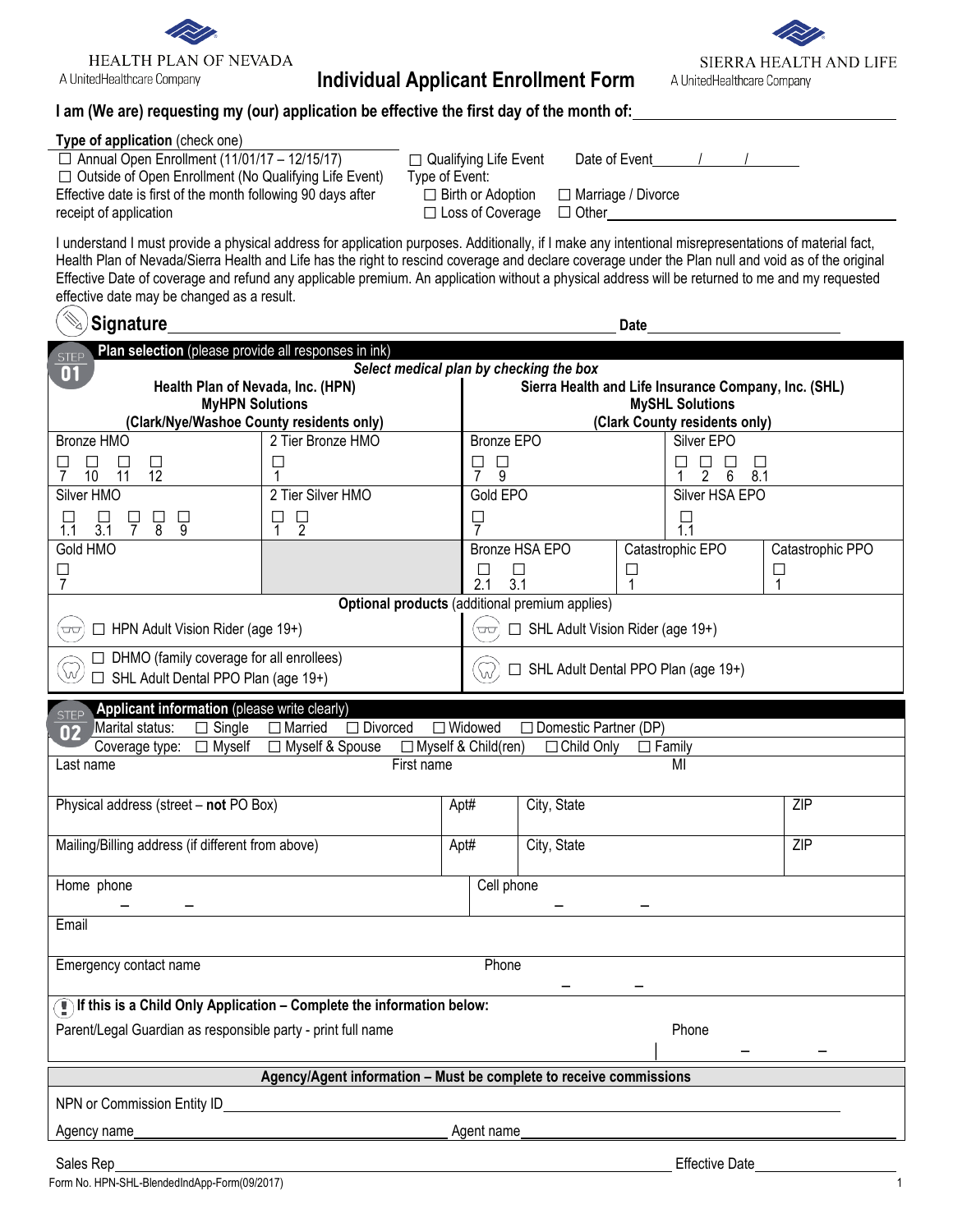

## HEALTH PLAN OF NEVADA

A UnitedHealthcare Company



|                  | <b>STEP</b><br>03                                                                | <b>Applicant and Eligible Family Member information</b>                                                                                         |                                                   |                                               | Please list yourself and all Eligible Family Members applying for or changing coverage. Only your spouse/domestic partner and/or Eligible |                         |
|------------------|----------------------------------------------------------------------------------|-------------------------------------------------------------------------------------------------------------------------------------------------|---------------------------------------------------|-----------------------------------------------|-------------------------------------------------------------------------------------------------------------------------------------------|-------------------------|
|                  |                                                                                  | Children (up to age 26) may apply as Dependents.<br>This section must be completed for new Applicants and when adding an Eligible Family Member |                                                   |                                               |                                                                                                                                           |                         |
|                  | <b>Member information</b>                                                        |                                                                                                                                                 |                                                   |                                               | <b>HPN Options Only</b>                                                                                                                   |                         |
|                  | Last name                                                                        | First name                                                                                                                                      | MI                                                | Date of birth                                 | Primary Care Provider<br>(PCP) <sup>2</sup> or Pediatrician                                                                               | OB/GYN<br>(for females) |
| <b>Applicant</b> | Social security # (age 5+)                                                       | Valid Nevada ID # (age 19+)                                                                                                                     |                                                   | Gender<br>$\Box M$ $\Box F$                   |                                                                                                                                           |                         |
|                  | Other coverage: If yes, carrier name and effective date                          |                                                                                                                                                 | Medicare A/B<br>eligible<br>$\Box$ Y<br>$\Box N$  | Tobacco use <sup>1</sup><br>$\Box$ Y $\Box$ N |                                                                                                                                           |                         |
|                  | Last name                                                                        | First name                                                                                                                                      | MI                                                | Date of birth                                 | Primary Care Provider<br>(PCP) <sup>2</sup> or Pediatrician                                                                               | OB/GYN<br>(for females) |
|                  | Social security # (age $5+$ )                                                    | Valid Nevada ID # (age 19+)                                                                                                                     |                                                   | Gender<br>$\Box M$ $\Box F$                   |                                                                                                                                           |                         |
| Spouse/D.Partner | Other coverage: If yes, carrier name and effective date                          |                                                                                                                                                 | Medicare A/B<br>eligible<br>ПY<br>$\Box N$        | Tobacco use <sup>1</sup><br>$\Box Y \Box N$   |                                                                                                                                           |                         |
|                  | Last name                                                                        | First name                                                                                                                                      | MI                                                | Date of birth                                 | Primary Care Provider<br>(PCP) <sup>2</sup> or Pediatrician                                                                               | OB/GYN<br>(for females) |
|                  | $\frac{1}{\overline{a}}$ Social security # (age 5+)                              | Valid Nevada ID # (age 19+)                                                                                                                     |                                                   | Gender<br>$\Box M$ $\Box F$                   |                                                                                                                                           |                         |
|                  | Other coverage: If yes, carrier name and effective date                          |                                                                                                                                                 | Medicare A/B<br>eligible<br>ΠY<br>$\Box N$        | Tobacco use <sup>1</sup><br>$\Box Y \Box N$   |                                                                                                                                           |                         |
|                  | Last name                                                                        | First name                                                                                                                                      | MI                                                | Date of birth                                 | Primary Care Provider<br>(PCP) <sup>2</sup> or Pediatrician                                                                               | OB/GYN<br>(for females) |
|                  | $\frac{1}{\frac{1}{\overline{a}}}\frac{\overline{Social security #(age 5+)}}{S}$ | Valid Nevada ID # (age 19+)                                                                                                                     |                                                   | Gender<br>$\Box M$ $\Box F$                   |                                                                                                                                           |                         |
|                  | Other coverage: If yes, carrier name and effective date                          |                                                                                                                                                 | Medicare A/B<br>eligible<br>$\Box$ Y<br>$\Box N$  | Tobacco use <sup>1</sup><br>$\Box Y \Box N$   |                                                                                                                                           |                         |
|                  | Last name                                                                        | First name                                                                                                                                      | MI                                                | Date of birth                                 | Primary Care Provider<br>(PCP) <sup>2</sup> or Pediatrician                                                                               | OB/GYN<br>(for females) |
| <b>Plid</b>      | Social security # (age $5+$ )                                                    | Valid Nevada ID # (age 19+)                                                                                                                     |                                                   | Gender<br>$\Box M \Box F$                     |                                                                                                                                           |                         |
| ပ                | Other coverage: If yes, carrier name and effective date                          |                                                                                                                                                 | Medicare A/B<br>eligible<br>$\Box$ Y<br>$\Box N$  | Tobacco use <sup>1</sup><br>$\Box Y \Box N$   |                                                                                                                                           |                         |
|                  | Last name                                                                        | First name                                                                                                                                      | MI                                                | Date of birth                                 | Primary Care Provider<br>(PCP) <sup>2</sup> or Pediatrician                                                                               | OB/GYN<br>(for females) |
|                  | $\frac{9}{2}$ Social security # (age 5+)                                         | Valid Nevada ID # (age 19+)                                                                                                                     |                                                   | Gender<br>$\Box M \Box F$                     |                                                                                                                                           |                         |
|                  | Other coverage: If yes, carrier name and effective date                          |                                                                                                                                                 | Medicare A/B<br>eligible<br>ΩY<br>$\Box N$        | Tobacco use <sup>1</sup><br>$\Box Y \Box N$   |                                                                                                                                           |                         |
|                  | Last name                                                                        | First name                                                                                                                                      | MI                                                | Date of birth                                 | Primary Care Provider<br>(PCP) <sup>2</sup> or Pediatrician                                                                               | OB/GYN<br>(for females) |
|                  | $\frac{1}{2}$ Social security # (age 5+)                                         | Valid Nevada ID # (age 19+)                                                                                                                     |                                                   | Gender<br>$\Box M \Box F$                     |                                                                                                                                           |                         |
| ပာ               | Other coverage: If yes, carrier name and effective date                          |                                                                                                                                                 | Medicare A/B<br>eligible<br>$\Box$ $Y$ $\Box$ $N$ | Tobacco use <sup>1</sup><br>$\Box Y \Box N$   |                                                                                                                                           |                         |

1Within the past six months have you used tobacco regularly (four or more times per week on average excluding religious or ceremonial use)?

2If enrolling in a Health Plan of Nevada plan, select a Primary Care Providers (PCP) or Pediatrician from the Health Plan of Nevada provider directory available at myHPNonline.com. Females should also select an OB/GYN physician.

Form No. HPN-SHL-BlendedIndApp-Form(09/2017) 2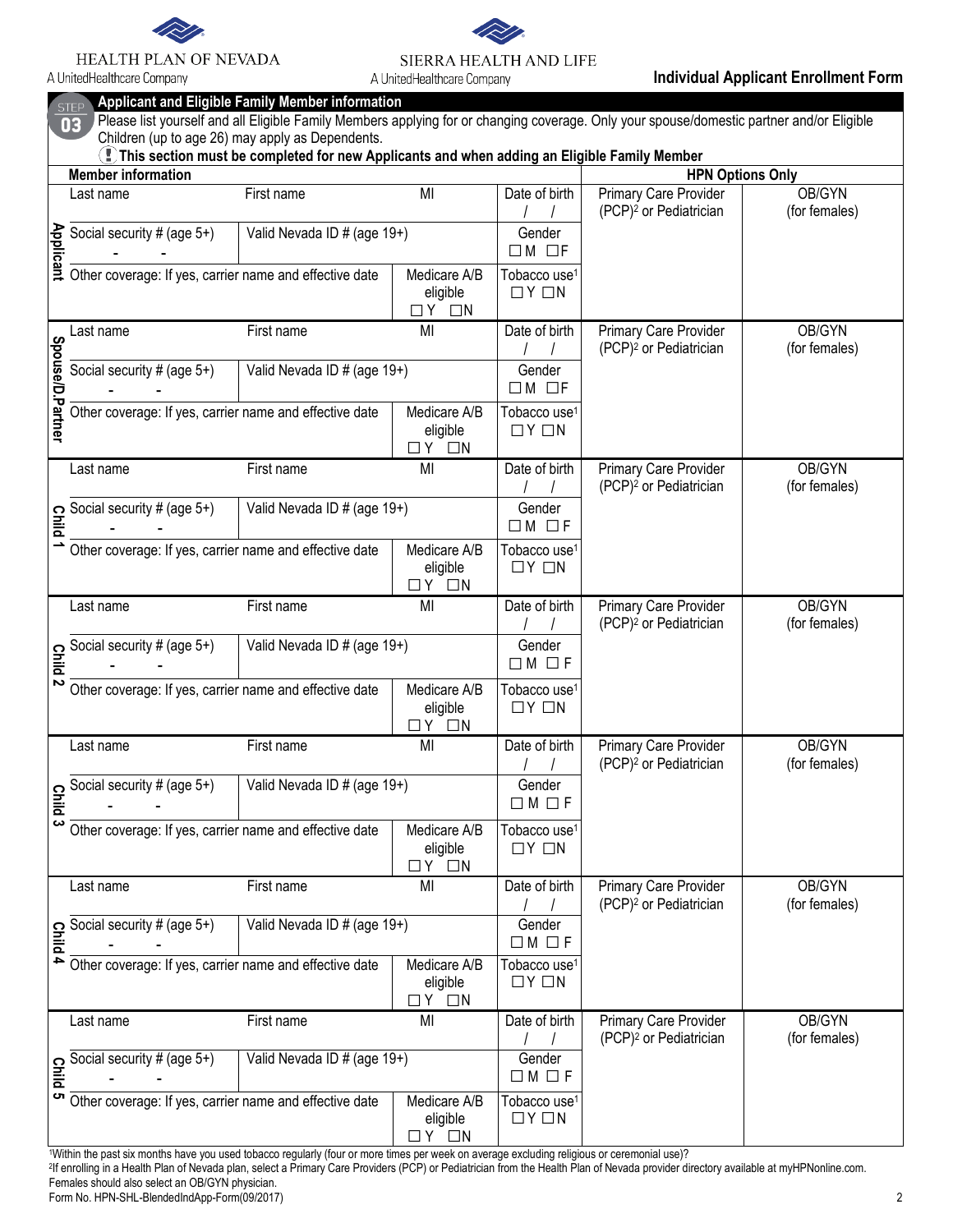

#### **HEALTH PLAN OF NEVADA**

A UnitedHealthcare Company



## **Acknowledgements and application completion - SIGNATURE REQUIRED**

#### By signing this document: n<sub>4</sub>

- 1. I, we, or legally Authorized Representative (Brokers, Producer, Agent, etc.) on behalf of client, (hereinafter referred to as Applicant) hereby apply to Health Plan of Nevada/Sierra Health and Life for coverage now being offered to the Eligible persons in this application. Applicant understands that this application for coverage is subject to acceptance by Health Plan of Nevada/Sierra Health and Life and that is an Agreement is issued, service will be available subject to the terms, exclusions, limitations and benefits described in the Health Plan of Nevada/Sierra Health and Life Agreement of Coverage (AOC) and the applicable Attachment A Benefit Schedule and any applicable Endorsements, Riders and Attachments thereto.
- **2. Applicant attests they are not eligible and/or enrolled in Medicare Part A and/or Part B at the time of this application.**
- 3. Applicant understands they are entitled to a copy of this form.
- 4. Applicant understands if they are not satisfied for any reason or if the premium rates are not acceptable, within ten (10) days of receiving the AOC, they may return the AOC materials and request a full refund of the premium paid, less any claims paid, if applicable.
- 5. Applicant understands that if they are applying for individual coverage outside the annual Open Enrollment period, upon approval of this application, Applicant is subject to a waiting period of ninety (90) days after the date on which the application for coverage was received and coverage becomes effective upon the first day of the month immediately following the date in which the waiting period expires. Applicant understands that the policy is not retroactive to the date on which the application was received.
- 6. Applicant understands that the payment submitted with this application will be processed at the time of approval and policy issuance.

Applicant represents that all statements and answers in this application are true and complete to the best of their knowledge. Applicant agrees that this shall be the basis of the acceptance of membership. Applicant understands when information provided to Health Plan of Nevada/Sierra Health and Life in this application is determined to be untrue, inaccurate, or incomplete, in lieu of termination of coverage, Health Plan of Nevada/Sierra Health and Life shall have the right to retroactively adjust past premium payments to the maximum rate allowed that would have been billed if such untrue, inaccurate, or incomplete information had properly been provided. If the revised premium rate is not received by Health Plan of Nevada/Sierra Health and Life within thirty (30) days of the letter of notification, coverage will be terminated as of the paid-to-date.

Applicant understands that Nevada requires specific authorization from the applicant agreeing to arbitration. If Applicant is dissatisfied with the findings of an Independent Medical Review, Applicant shall have the right to have the dispute submitted to binding arbitration before an arbiter under the commercial arbitration rules applied by the American Arbitration Association.

| ベ                         |                  |      |
|---------------------------|------------------|------|
| ◡                         |                  | Jate |
| $\widetilde{\phantom{m}}$ | <b>Signature</b> |      |

(r.

If an Authorized Representative is completely this application on behalf of a client, the Authorized Representative understands and hereby attests that they have written authorization from his/her client to apply for health insurance coverage on behalf of his/her client. The Authorized Representative further attests that such written documentation will be made available to Health Plan of Nevada/Sierra Health and Life upon request.

## **APPLICANT OR COURT APPOINTMENT LEGAL GUARDIAN OR AUTHORIZED REPRESENTATIVE ON BEHALF OF APPLICANT:**

Signature Date

**WARNING:** If is unlawful to knowingly provide false, incomplete, or misleading facts or information to an insurance company for the purpose of defrauding or attempting to defraud the company. Penalties may include imprisonment, fines, denial of insurance and civil damages. Any insurance company or agent of an insurance company who knowingly provides false, incomplete, or misleading facts or information to a policyholder or claimant for the purpose of defrauding or attempting to defraud the policyholder or claimant with regard to a settlement or award payable from insurance proceeds shall be reported to the Division of Insurance. 〈\\

| ↘<br>Signature | Date                                                                                                                                                                                                                                                                                                                                                                                                                                      |
|----------------|-------------------------------------------------------------------------------------------------------------------------------------------------------------------------------------------------------------------------------------------------------------------------------------------------------------------------------------------------------------------------------------------------------------------------------------------|
|                | l acknowledge that the information provided in this application is true and that:                                                                                                                                                                                                                                                                                                                                                         |
| Initials       | I am a resident of Nevada and reside in the service area of which I have applied for coverage                                                                                                                                                                                                                                                                                                                                             |
| Initials       | I will notify HPN/SHL if a third party will be paying my premiums at any time in the future, after my coverage is<br>effective, AND I acknowledge HPN/SHL does not accept payment from third parties except for the following:<br>Ryan White<br>٠<br><b>State/Local Government</b><br>$\bullet$                                                                                                                                           |
| Initials       | l attest that I am not eligible and/or enrolled in Medicare Part A and/or Part B at the time of this application.                                                                                                                                                                                                                                                                                                                         |
| Initials       | I may be required to provide proof of residency.                                                                                                                                                                                                                                                                                                                                                                                          |
| Initials       | l attest that no non-licensed third party (e.g., medical facility) assisted me in the completion of this application.                                                                                                                                                                                                                                                                                                                     |
| Initials       | I am electing to receive all future notices and/or documents from HPN/SHL in electronic format.                                                                                                                                                                                                                                                                                                                                           |
| Initials       | l am declining to receive all future notices and/or documents from HPN/SHL in electronic format. I understand I may<br>change my delivery preferences at any time.<br>Set your delivery preferences. Opt-in to receive information electronically, request paper documents or update your<br>information. Visit myHPNonline.com or mySHLonline.com and sign in. First-time users will need to create an<br>account using their member ID. |